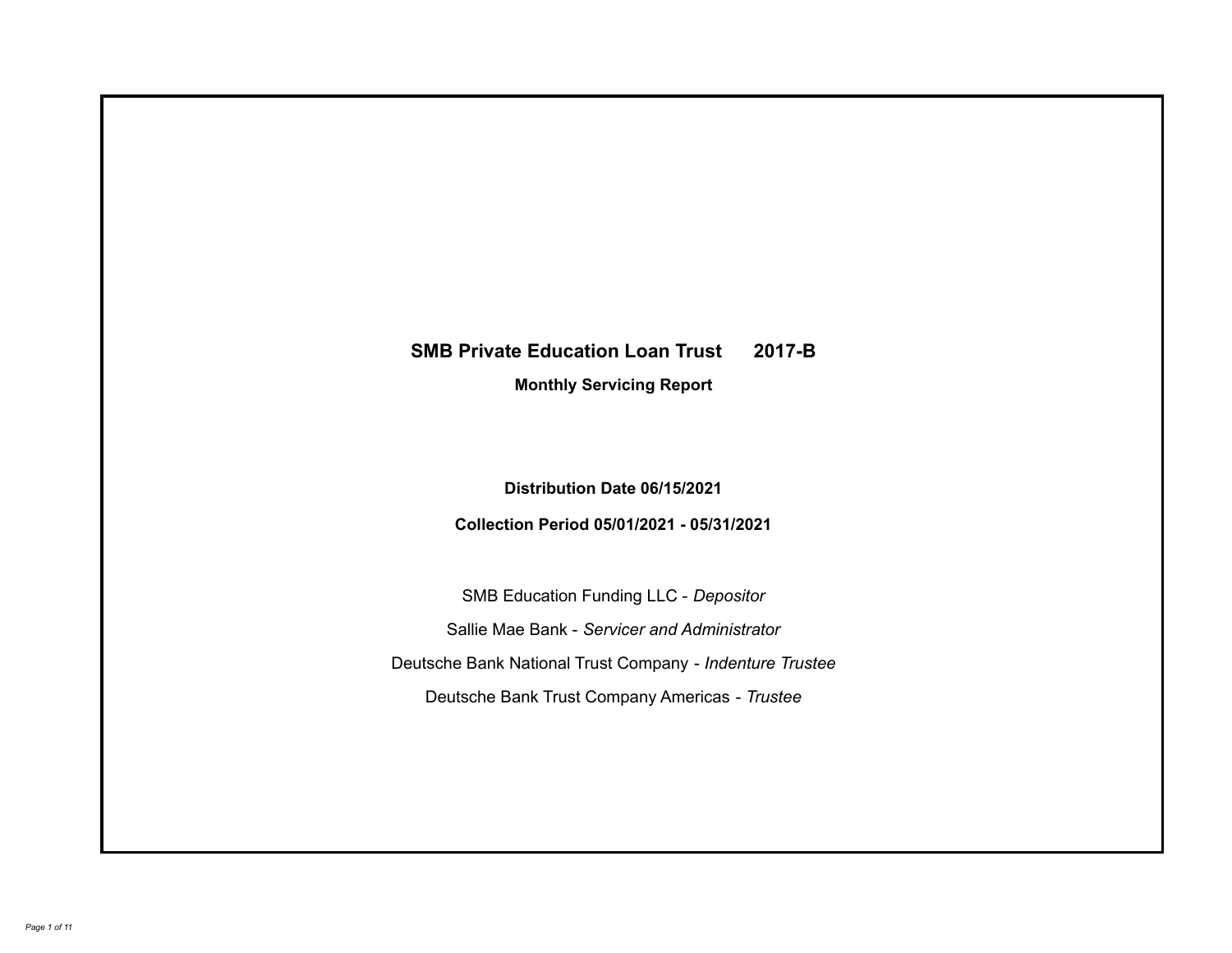A

| A           | <b>Student Loan Portfolio Characteristics</b>   |                   | <b>Settlement Date</b><br>11/08/2017 | 04/30/2021       | 05/31/2021       |
|-------------|-------------------------------------------------|-------------------|--------------------------------------|------------------|------------------|
|             | <b>Principal Balance</b>                        |                   | \$701,477,893.40                     | \$400,050,428.72 | \$392,922,312.06 |
|             | Interest to be Capitalized Balance              |                   | 46,726,543.99                        | 20,003,041.16    | 19,681,676.28    |
|             | Pool Balance                                    |                   | \$748,204,437.39                     | \$420,053,469.88 | \$412,603,988.34 |
|             |                                                 |                   |                                      |                  |                  |
|             | Weighted Average Coupon (WAC)                   |                   | 8.86%                                | 7.87%            | 7.87%            |
|             | Weighted Average Remaining Term                 |                   | 135.09                               | 128.09           | 128.10           |
|             | Number of Loans                                 |                   | 66,252                               | 37,927           | 37,372           |
|             | Number of Borrowers                             |                   | 63,554                               | 36,548           | 36,018           |
|             | Pool Factor                                     |                   |                                      | 0.561415368      | 0.551458890      |
|             | Since Issued Total Constant Prepayment Rate (1) |                   |                                      | 11.49%           | 11.49%           |
|             |                                                 |                   |                                      |                  |                  |
| B           | <b>Debt Securities</b>                          | <b>Cusip/Isin</b> | 05/17/2021                           |                  | 06/15/2021       |
|             | A2A                                             | 83189DAB6         | \$163,505,077.38                     |                  | \$160,011,270.54 |
|             | A2B                                             | 83189DAC4         | \$80,532,351.54                      |                  | \$78,811,521.30  |
|             | B                                               | 83189DAD2         | \$50,000,000.00                      |                  | \$50,000,000.00  |
|             |                                                 |                   |                                      |                  |                  |
| $\mathsf C$ | <b>Certificates</b>                             | <b>Cusip/Isin</b> | 05/17/2021                           |                  | 06/15/2021       |
|             | Residual                                        | 83189D100         | \$100,000.00                         |                  | \$100,000.00     |
|             |                                                 |                   |                                      |                  |                  |
| D           | <b>Account Balances</b>                         |                   | 05/17/2021                           |                  | 06/15/2021       |
|             | Reserve Account Balance                         |                   | \$1,891,480.00                       |                  | \$1,891,480.00   |
|             |                                                 |                   |                                      |                  |                  |

| <b>Asset / Liability</b>               | 05/17/2021       | 06/15/2021       |
|----------------------------------------|------------------|------------------|
| Overcollateralization Percentage       | 30.00%           | 30.00%           |
| Specified Overcollateralization Amount | \$126,016,040.96 | \$123,781,196.50 |
| Actual Overcollateralization Amount    | \$126,016,040.96 | \$123,781,196.50 |

(1) For additional information, see 'Since Issued CPR Methodology' found on page 11 of this report.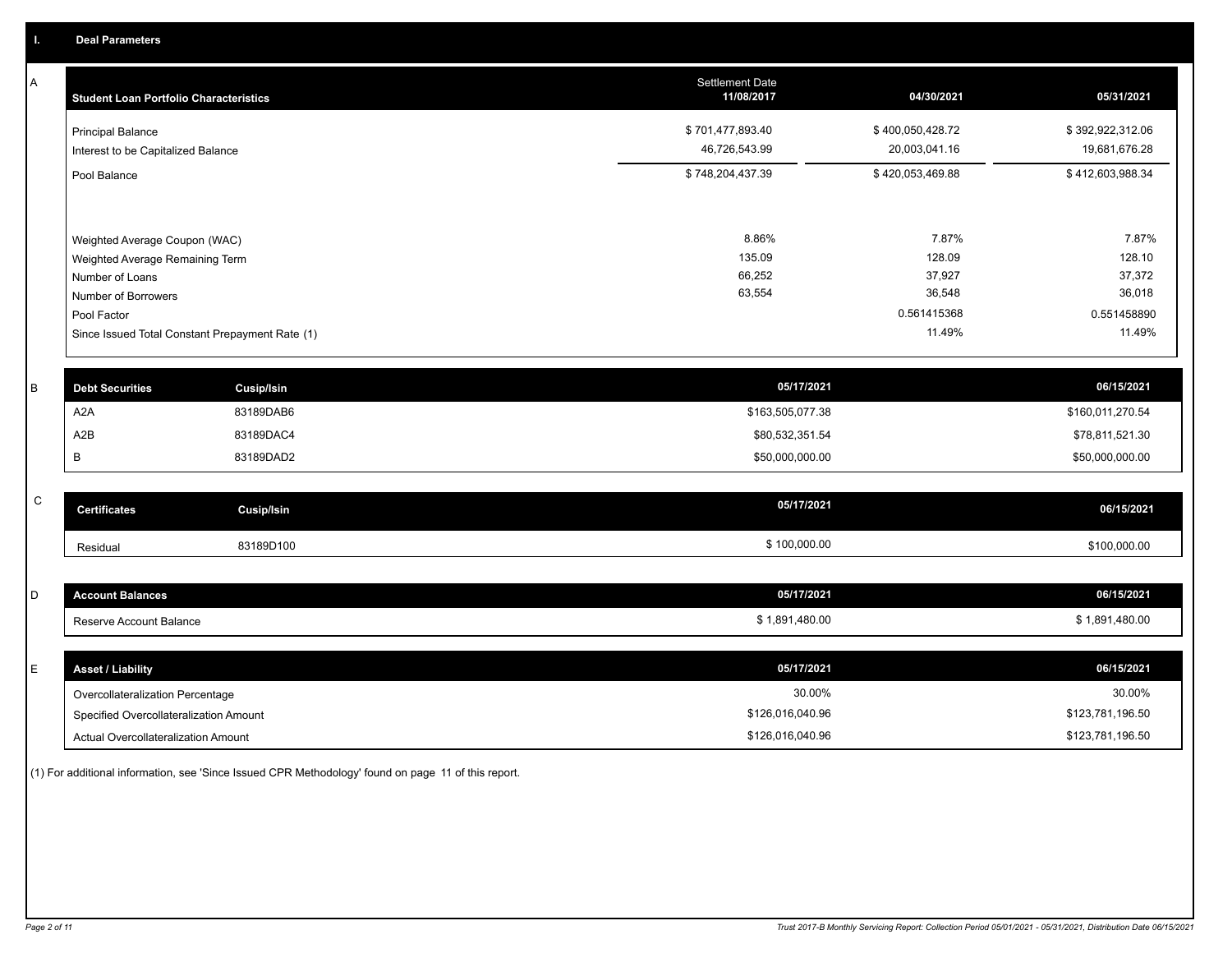| Α | <b>Student Loan Principal Receipts</b>                           |                |
|---|------------------------------------------------------------------|----------------|
|   | <b>Borrower Principal</b>                                        | 7,504,271.42   |
|   | <b>Consolidation Activity Principal</b>                          | 0.00           |
|   | Seller Principal Reimbursement                                   | 0.00           |
|   | Servicer Principal Reimbursement                                 | 0.00           |
|   | Delinquent Principal Purchases by Servicer                       | 0.00           |
|   | <b>Other Principal Deposits</b>                                  | 17,615.61      |
|   | <b>Total Principal Receipts</b>                                  | \$7,521,887.03 |
| B | <b>Student Loan Interest Receipts</b>                            |                |
|   | <b>Borrower Interest</b>                                         | 2,030,744.22   |
|   | <b>Consolidation Activity Interest</b>                           | 0.00           |
|   | Seller Interest Reimbursement                                    | 0.00           |
|   | Servicer Interest Reimbursement                                  | 0.00           |
|   | Delinquent Interest Purchases by Servicer                        | 0.00           |
|   | Other Interest Deposits                                          | 329.23         |
|   | <b>Total Interest Receipts</b>                                   | \$2,031,073.45 |
| C | <b>Recoveries on Realized Losses</b>                             | \$45,562.58    |
| D | <b>Investment Income</b>                                         | \$232.35       |
| Ε | <b>Funds Borrowed from Next Collection Period</b>                | \$0.00         |
| F | <b>Funds Repaid from Prior Collection Period</b>                 | \$0.00         |
| G | Loan Sale or Purchase Proceeds                                   | \$0.00         |
| н | <b>Initial Deposits to Distribution Account</b>                  | \$0.00         |
|   | <b>Excess Transferred from Other Accounts</b>                    | \$0.00         |
| J | <b>Borrower Benefit Reimbursements</b>                           | \$0.00         |
| Κ | <b>Other Deposits</b>                                            | \$0.00         |
| L | <b>Other Fees Collected</b>                                      | \$0.00         |
| М | <b>AVAILABLE FUNDS</b>                                           | \$9,598,755.41 |
| N | Non-Cash Principal Activity During Collection Period             | \$393,770.37   |
| O | Aggregate Purchased Amounts by the Depositor, Servicer or Seller | \$17,944.84    |
| P | Aggregate Loan Substitutions                                     | \$0.00         |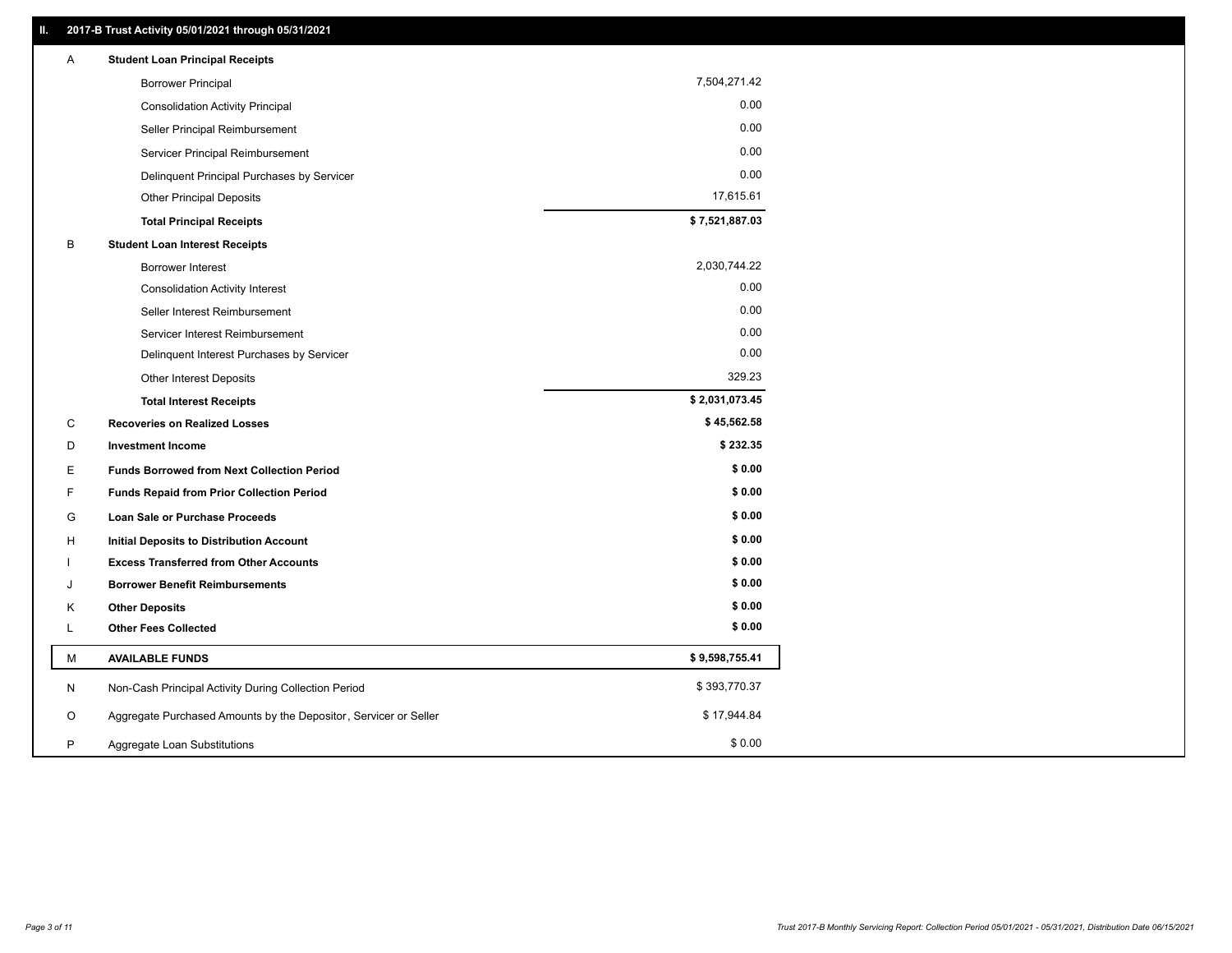| <b>Loans by Repayment Status</b> |                       |                          |            |                                                           |                |                            |                          |         |                                                           |                |                            |
|----------------------------------|-----------------------|--------------------------|------------|-----------------------------------------------------------|----------------|----------------------------|--------------------------|---------|-----------------------------------------------------------|----------------|----------------------------|
|                                  |                       |                          | 05/31/2021 |                                                           |                | 04/30/2021                 |                          |         |                                                           |                |                            |
|                                  |                       | <b>Wtd Avg</b><br>Coupon | # Loans    | Principal and<br><b>Interest Accrued</b><br>to Capitalize | % of Principal | % of Loans in<br>Repay (1) | <b>Wtd Avg</b><br>Coupon | # Loans | Principal and<br><b>Interest Accrued</b><br>to Capitalize | % of Principal | % of Loans in<br>Repay (1) |
| INTERIM:                         | IN SCHOOL             | 8.86%                    | 1,501      | \$22,393,240.03                                           | 5.427%         | $-$ %                      | 8.85%                    | 1,762   | \$26,268,513.17                                           | 6.254%         | $-$ %                      |
|                                  | GRACE                 | 8.92%                    | 725        | \$10,540,682.60                                           | 2.555%         | $-$ %                      | 8.99%                    | 493     | \$7,145,955.55                                            | 1.701%         | $-$ %                      |
|                                  | <b>DEFERMENT</b>      | 8.62%                    | 2,758      | \$36,065,023.10                                           | 8.741%         | $-$ %                      | 8.60%                    | 2,946   | \$38,188,289.43                                           | 9.091%         | $-$ %                      |
| <b>REPAYMENT:</b>                | <b>CURRENT</b>        | 7.66%                    | 30,893     | \$322,268,286.50                                          | 78.106%        | 93.790%                    | 7.67%                    | 31,115  | \$325,176,976.80                                          | 77.413%        | 93.321%                    |
|                                  | 31-60 DAYS DELINQUENT | 8.30%                    | 311        | \$3,976,616.74                                            | 0.964%         | 1.157%                     | 8.16%                    | 298     | \$4,471,451.06                                            | 1.064%         | 1.283%                     |
|                                  | 61-90 DAYS DELINQUENT | 7.83%                    | 187        | \$2,970,609.07                                            | 0.720%         | 0.865%                     | 7.66%                    | 177     | \$2,738,502.87                                            | 0.652%         | 0.786%                     |
|                                  | > 90 DAYS DELINQUENT  | 8.74%                    | 118        | \$1,795,648.69                                            | 0.435%         | 0.523%                     | 9.17%                    | 121     | \$1,881,241.67                                            | 0.448%         | 0.540%                     |
|                                  | <b>FORBEARANCE</b>    | 7.95%                    | 879        | \$12,593,881.61                                           | 3.052%         | 3.665%                     | 7.92%                    | 1,015   | \$14,182,539.33                                           | 3.376%         | 4.070%                     |
| <b>TOTAL</b>                     |                       |                          | 37,372     | \$412,603,988.34                                          | 100.00%        | 100.00%                    |                          | 37,927  | \$420,053,469.88                                          | 100.00%        | 100.00%                    |

Percentages may not total 100% due to rounding \*

1 Loans classified in "Repayment" include any loan for which interim interest only, \$25 fixed payments or full principal and interest payments are due.

|                | <b>Loans by Borrower Status</b>                                                                                            |                          |         |                                                                  |                |                                |                          |         |                                                                  |                |                                |
|----------------|----------------------------------------------------------------------------------------------------------------------------|--------------------------|---------|------------------------------------------------------------------|----------------|--------------------------------|--------------------------|---------|------------------------------------------------------------------|----------------|--------------------------------|
|                |                                                                                                                            |                          |         | 05/31/2021                                                       |                |                                | 04/30/2021               |         |                                                                  |                |                                |
|                |                                                                                                                            | <b>Wtd Avg</b><br>Coupon | # Loans | <b>Principal and</b><br><b>Interest Accrued</b><br>to Capitalize | % of Principal | % of Loans in<br>P&I Repay (2) | <b>Wtd Avg</b><br>Coupon | # Loans | <b>Principal and</b><br><b>Interest Accrued</b><br>to Capitalize | % of Principal | % of Loans in<br>P&I Repay (2) |
| INTERIM:       | IN SCHOOL                                                                                                                  | 8.44%                    | 2,831   | \$41,378,437.38                                                  | 10.029%        | $-$ %                          | 8.43%                    | 3,311   | \$48,414,492.24                                                  | 11.526%        | $-$ %                          |
|                | <b>GRACE</b>                                                                                                               | 8.52%                    | 1,355   | \$19,056,305.89                                                  | 4.619%         | $-$ %                          | 8.59%                    | 932     | \$12,757,248.61                                                  | 3.037%         | $-$ %                          |
|                | <b>DEFERMENT</b>                                                                                                           | 8.28%                    | 4,876   | \$60,759,045.16                                                  | 14.726%        | $-$ %                          | 8.27%                    | 5,230   | \$65,079,163.72                                                  | 15.493%        | $-$ %                          |
| P&I REPAYMENT: | <b>CURRENT</b>                                                                                                             | 7.62%                    | 26,837  | \$270,334,736.42                                                 | 65.519%        | 92.768%                        | 7.62%                    | 26,861  | \$270,914,947.64                                                 | 64.495%        | 92.210%                        |
|                | 31-60 DAYS DELINQUENT                                                                                                      | 8.30%                    | 297     | \$3,845,789.09                                                   | 0.932%         | 1.320%                         | 8.13%                    | 290     | \$4,264,384.38                                                   | 1.015%         | 1.451%                         |
|                | 61-90 DAYS DELINQUENT                                                                                                      | 7.80%                    | 182     | \$2,884,496.92                                                   | 0.699%         | 0.990%                         | 7.67%                    | 170     | \$2,591,432.75                                                   | 0.617%         | 0.882%                         |
|                | > 90 DAYS DELINQUENT                                                                                                       | 8.74%                    | 115     | \$1,751,295.87                                                   | 0.424%         | 0.601%                         | 9.16%                    | 118     | \$1,849,261.21                                                   | 0.440%         | 0.629%                         |
|                | FORBEARANCE                                                                                                                | 7.95%                    | 879     | \$12,593,881.61                                                  | 3.052%         | 4.322%                         | 7.92%                    | 1,015   | \$14,182,539.33                                                  | 3.376%         | 4.827%                         |
| <b>TOTAL</b>   | Percentages may not total 100% due to rounding                                                                             |                          | 37,372  | \$412,603,988.34                                                 | 100.00%        | 100.00%                        |                          | 37,927  | \$420,053,469.88                                                 | 100.00%        | 100.00%                        |
| 2              | Loans classified in "P&I Repayment" includes only those loans for which scheduled principal and interest payments are due. |                          |         |                                                                  |                |                                |                          |         |                                                                  |                |                                |

To conform with company standard reporting these sections now include Princial and Interest Accrued to Capitalize .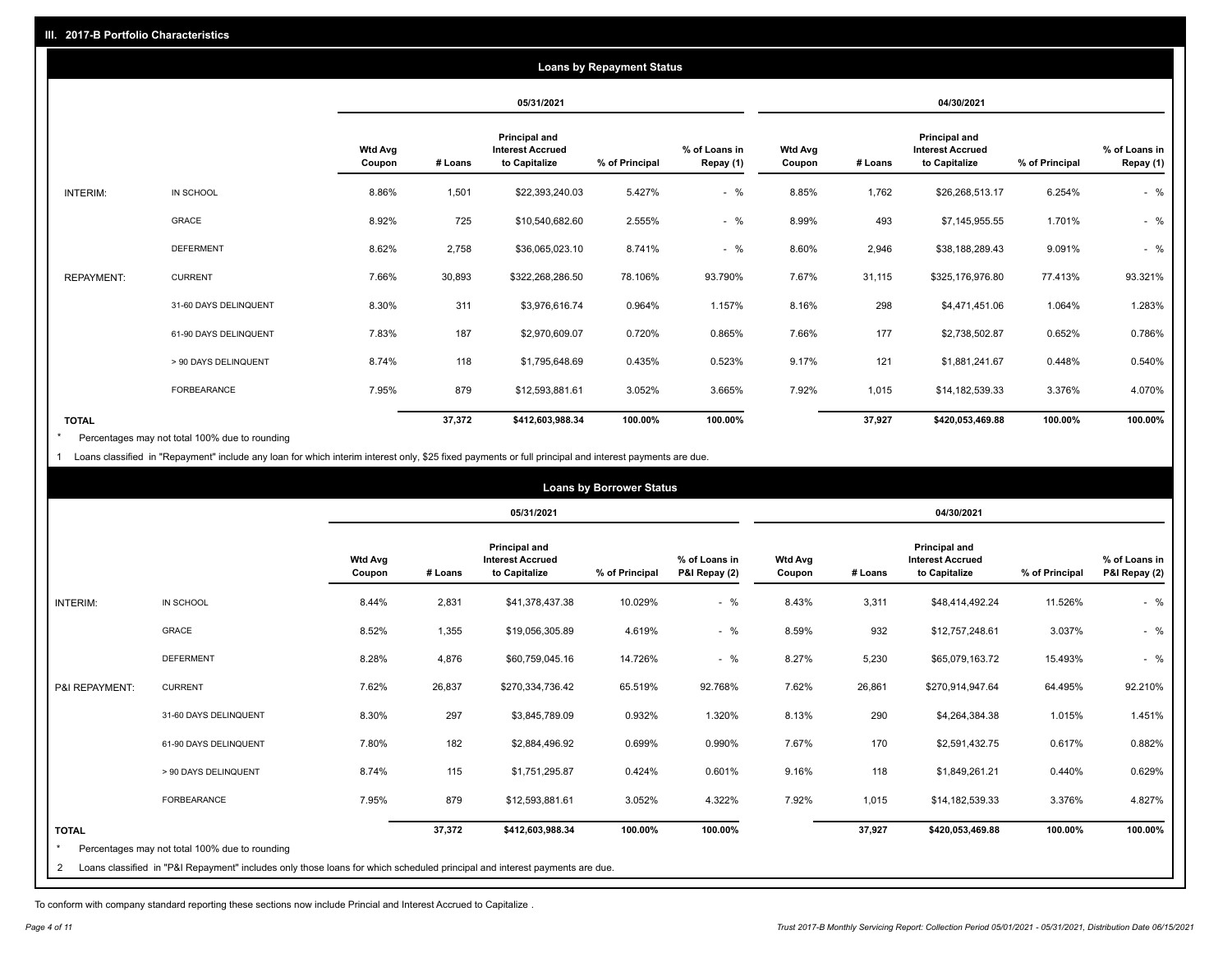|                                                                                        | 5/31/2021        | 4/30/2021        |  |
|----------------------------------------------------------------------------------------|------------------|------------------|--|
| Pool Balance                                                                           | \$412,603,988.34 | \$420,053,469.88 |  |
| Total # Loans                                                                          | 37,372           | 37,927           |  |
| Total # Borrowers                                                                      | 36,018           | 36,548           |  |
| Weighted Average Coupon                                                                | 7.87%            | 7.87%            |  |
| Weighted Average Remaining Term                                                        | 128.10           | 128.09           |  |
| Percent of Pool - Cosigned                                                             | 92.7%            | 92.7%            |  |
| Percent of Pool - Non Cosigned                                                         | 7.3%             | 7.3%             |  |
| Borrower Interest Accrued for Period                                                   | \$2,628,547.48   | \$2,592,357.11   |  |
| Outstanding Borrower Interest Accrued                                                  | \$23,205,214.38  | \$23,502,253.66  |  |
| Gross Principal Realized Loss - Periodic *                                             | \$459,331.77     | \$336,047.49     |  |
| Gross Principal Realized Loss - Cumulative *                                           | \$19,685,925.29  | \$19,226,593.52  |  |
| Recoveries on Realized Losses - Periodic                                               | \$45,562.58      | \$74,696.62      |  |
| Recoveries on Realized Losses - Cumulative                                             | \$2,376,317.82   | \$2,330,755.24   |  |
| Net Losses - Periodic                                                                  | \$413,769.19     | \$261,350.87     |  |
| Net Losses - Cumulative                                                                | \$17,309,607.47  | \$16,895,838.28  |  |
| Non-Cash Principal Activity - Capitalized Interest                                     | \$854,555.04     | \$380,094.12     |  |
| Since Issued Total Constant Prepayment Rate (CPR) (1)                                  | 11.49%           | 11.49%           |  |
| <b>Loan Substitutions</b>                                                              | \$0.00           | \$0.00           |  |
| Cumulative Loan Substitutions                                                          | \$0.00           | \$0.00           |  |
| <b>Unpaid Servicing Fees</b>                                                           | \$0.00           | \$0.00           |  |
| <b>Unpaid Administration Fees</b>                                                      | \$0.00           | \$0.00           |  |
| <b>Unpaid Carryover Servicing Fees</b>                                                 | \$0.00           | \$0.00           |  |
| Note Interest Shortfall                                                                | \$0.00           | \$0.00           |  |
| Loans in Modification                                                                  | \$29,194,330.48  | \$29,333,716.42  |  |
| % of Loans in Modification as a % of Loans in Repayment (P&I)                          | 10.47%           | 10.49%           |  |
| % Annualized Gross Principal Realized Loss - Periodic as a %                           | 1.98%            | 1.44%            |  |
| of Loans in Repayment (P&I) * 12                                                       |                  |                  |  |
| % Gross Principal Realized Loss - Cumulative as a % of<br><b>Original Pool Balance</b> | 2.63%            | 2.57%            |  |

\* In accordance with the Servicer's current policies and procedures, after September 1, 2017 loans subject to bankruptcy claims generally will not be reported as a charged- off unless and until they are delinquent for 120

(1) For additional information, see 'Since Issued CPR Methodology' found on page 11 of this report.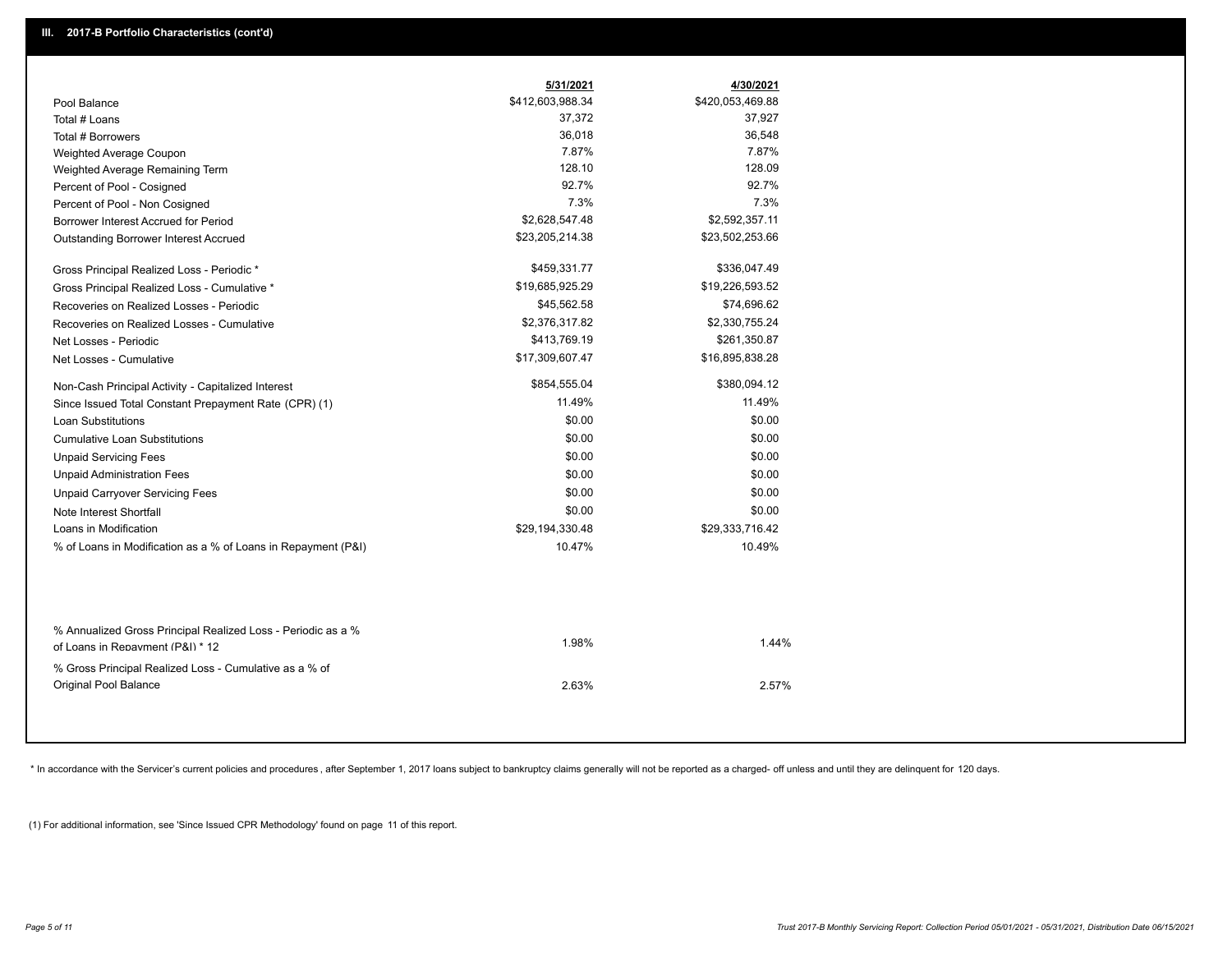## **Loan Program**

A

|                                    | Weighted<br>Average | # LOANS     | <b>\$ AMOUNT</b> | $%$ *    |
|------------------------------------|---------------------|-------------|------------------|----------|
| - Smart Option Interest-Only Loans | 6.84%               | 8,170       | \$64,104,171.42  | 15.536%  |
| - Smart Option Fixed Pay Loans     | 7.85%               | 9,142       | \$123,329,894.47 | 29.891%  |
| - Smart Option Deferred Loans      | 8.17%               | 20,060      | \$225,169,922.45 | 54.573%  |
| - Other Loan Programs              | $0.00\%$            | $\mathbf 0$ | \$0.00           | 0.000%   |
| <b>Total</b>                       | 7.87%               | 37,372      | \$412,603,988.34 | 100.000% |

\* Percentages may not total 100% due to rounding

B

C

**Index Type**

|                       | Weighted<br>Average | # LOANS | <b>\$ AMOUNT</b> | $%$ *     |
|-----------------------|---------------------|---------|------------------|-----------|
| - Fixed Rate Loans    | 8.21%               | 8,149   | \$101,684,322.25 | 24.645%   |
| - LIBOR Indexed Loans | 7.75%               | 29,223  | \$310,919,666.09 | 75.355%   |
| - Other Index Rates   | $0.00\%$            |         | \$0.00           | $0.000\%$ |
| <b>Total</b>          | 7.87%               | 37,372  | \$412,603,988.34 | 100.000%  |

\* Percentages may not total 100% due to rounding

# **Weighted Average Recent FICO**

| 2,207<br>2,256 | \$25,027,311.69<br>\$26,095,802.54 | 6.066%    |
|----------------|------------------------------------|-----------|
|                |                                    | 6.325%    |
|                |                                    |           |
| 3,849          | \$44,041,540.98                    | 10.674%   |
| 7,807          | \$88,297,836.06                    | 21.400%   |
| 21,252         | \$229,132,706.20                   | 55.533%   |
|                | \$8,790.87                         | $0.002\%$ |
| 37,372         | \$412,603,988.34                   | 100.000%  |
|                |                                    |           |

To conform with company standard reporting these sections now include Princial and Interest Accrued to Capitalize .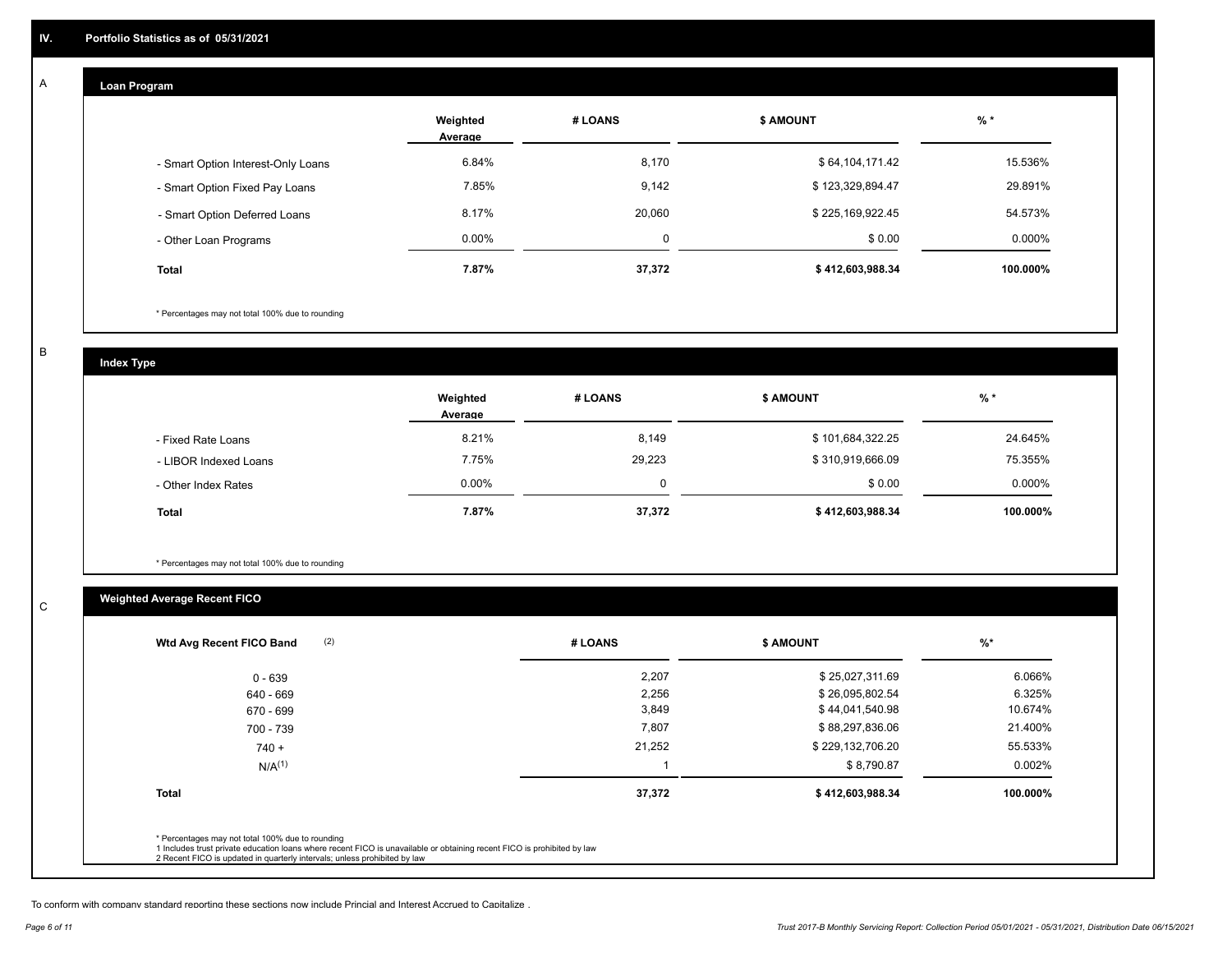| ۷. | 2017-B Reserve Account, Principal Distribution, and R-2 Certificate Calculations                                                                                                                                          |                  |  |
|----|---------------------------------------------------------------------------------------------------------------------------------------------------------------------------------------------------------------------------|------------------|--|
| А. | <b>Reserve Account</b>                                                                                                                                                                                                    |                  |  |
|    | Specified Reserve Account Balance                                                                                                                                                                                         | \$1,891,480.00   |  |
|    | Actual Reserve Account Balance                                                                                                                                                                                            | \$1,891,480.00   |  |
| В. | <b>Principal Distribution Amount</b>                                                                                                                                                                                      |                  |  |
|    | Class A Notes Outstanding<br>i.                                                                                                                                                                                           | \$244,037,428.92 |  |
|    | Pool Balance<br>ii.                                                                                                                                                                                                       | \$412,603,988.34 |  |
|    | First Priority Principal Distribution Amount (i - ii)<br>iii.                                                                                                                                                             | \$0.00           |  |
|    | Class A and B Notes Outstanding<br>iv.                                                                                                                                                                                    | \$294,037,428.92 |  |
|    | First Priority Principal Distribution Amount<br>۷.                                                                                                                                                                        | \$0.00           |  |
|    | Pool Balance<br>VI.                                                                                                                                                                                                       | \$412,603,988.34 |  |
|    | Specified Overcollateralization Amount<br>vii.                                                                                                                                                                            | \$123,781,196.50 |  |
|    | Regular Principal Distribution Amount (if (iv > 0, (iv - v) - (vi - vii))<br>viii.                                                                                                                                        | \$5,214,637.08   |  |
|    | Pool Balance<br>ix.                                                                                                                                                                                                       | \$412,603,988.34 |  |
|    | 10% of Initial Pool Balance<br>х.                                                                                                                                                                                         | \$74,820,443.74  |  |
|    | First Priority Principal Distribution Amount<br>xi.                                                                                                                                                                       | \$0.00           |  |
|    | Regular Principal Distribution Amount<br>xii.                                                                                                                                                                             | \$5,214,637.08   |  |
|    | Available Funds (after payment of waterfall items A through I)<br>xiii.                                                                                                                                                   | \$3,523,782.83   |  |
|    | Additional Principal Distribution Amount (if(vi <= x,min(xiii, vi - xi - xii)))<br>xiv.                                                                                                                                   | \$0.00           |  |
| C. | R-2 Certificate                                                                                                                                                                                                           |                  |  |
|    | <b>Previous Notional Balance</b>                                                                                                                                                                                          | \$45,942,940.00  |  |
|    | Shortfall of Principal                                                                                                                                                                                                    | \$0.00           |  |
|    | Shortfall of Interest                                                                                                                                                                                                     | \$0.00           |  |
|    | <b>Current Notional Balance</b>                                                                                                                                                                                           | \$45,942,940.00  |  |
|    | Excess Distribution Allocated (1)                                                                                                                                                                                         | \$986,289.20     |  |
| D. | R-3 Certificate                                                                                                                                                                                                           |                  |  |
|    | <b>Previous Notional Balance</b>                                                                                                                                                                                          | \$18,603,002.48  |  |
|    | Remaining Principal Collections (2)                                                                                                                                                                                       | \$0.00           |  |
|    | <b>Current Notional Balance</b>                                                                                                                                                                                           | \$18,143,670.71  |  |
|    | 1. Until the notional amount of the R-2 Certificate is reduced to zero and if there is excess cash through the distribution available it will be distributed to the R-2 Certificate, otherwise the<br>amount will be zero |                  |  |

amount will be zero<br>2. Payments will be made after the principal balance of each class of notes has been reduced to zero and the pool balance is less than or equal to the principal balance of the R-3 **Certificate**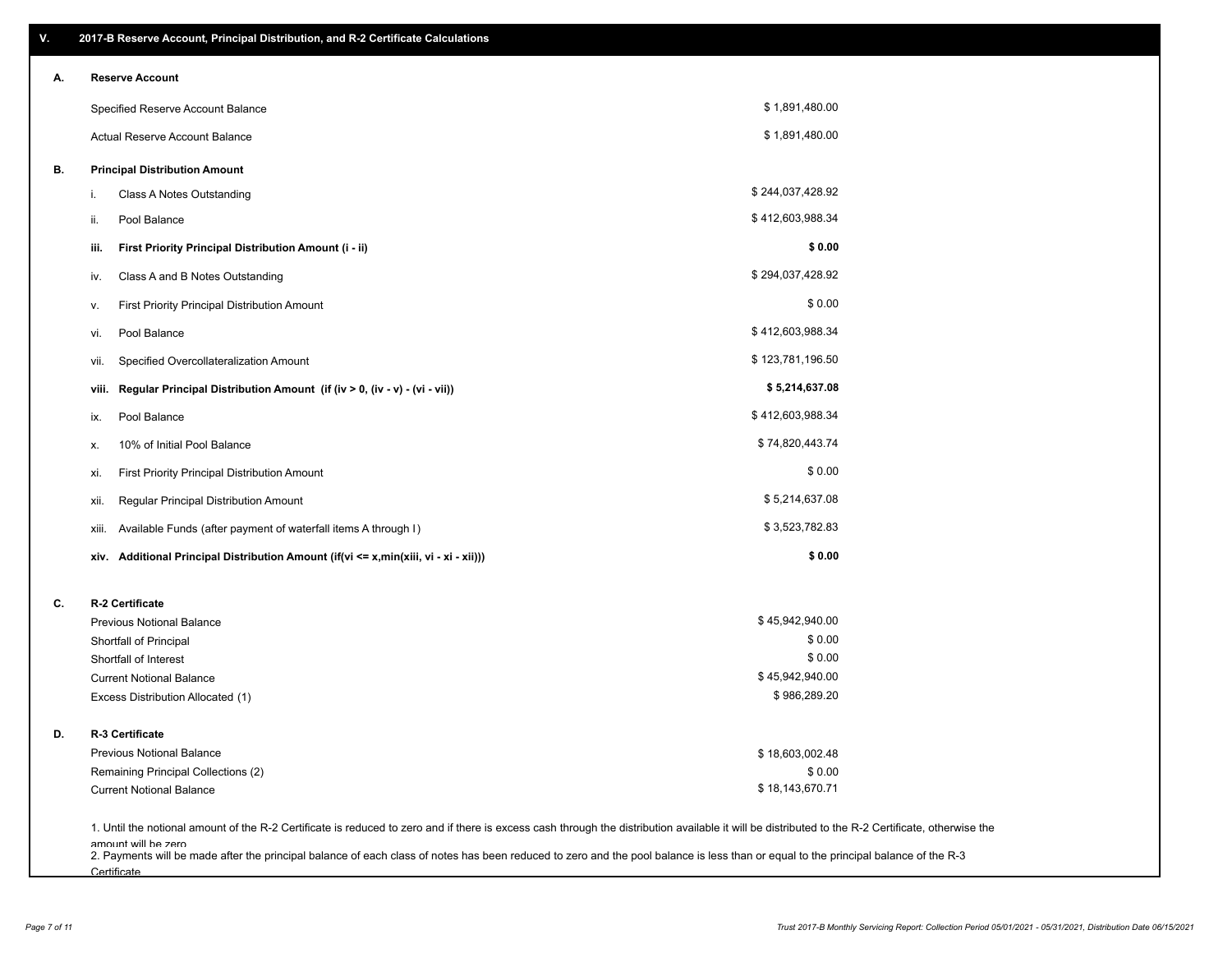|                                 |                                                         | Paid           | <b>Funds Balance</b> |
|---------------------------------|---------------------------------------------------------|----------------|----------------------|
| <b>Total Available Funds</b>    |                                                         |                | \$9,598,755.41       |
| <b>Trustee Fees</b><br>A        |                                                         | \$0.00         | \$9,598,755.41       |
| <b>Servicing Fees</b><br>B      |                                                         | \$266,732.86   | \$9,332,022.55       |
| C<br>i. Administration Fees     |                                                         | \$8,333.00     | \$9,323,689.55       |
|                                 | ii. Unreimbursed Administrator Advances plus any Unpaid | \$0.00         | \$9,323,689.55       |
| D                               | Class A Noteholders Interest Distribution Amount        | \$439,436.31   | \$8,884,253.24       |
| Е                               | First Priority Principal Payment                        | \$0.00         | \$8,884,253.24       |
| F.                              | Class B Noteholders Interest Distribution Amount        | \$145,833.33   | \$8,738,419.91       |
| G                               | <b>Reinstatement Reserve Account</b>                    | \$0.00         | \$8,738,419.91       |
| H                               | Regular Principal Distribution                          | \$5,214,637.08 | \$3,523,782.83       |
| <b>Carryover Servicing Fees</b> |                                                         | \$0.00         | \$3,523,782.83       |
| J                               | Additional Principal Distribution Amount                | \$0.00         | \$3,523,782.83       |
| Κ                               | Unpaid Expenses of Trustee                              | \$0.00         | \$3,523,782.83       |
| L                               | Unpaid Expenses of Administrator                        | \$0.00         | \$3,523,782.83       |
| M                               | i. Remaining Funds to the R-1 Certificateholder(s)      | \$2,537,493.63 | \$986,289.20         |
|                                 | ii. Remaining Funds to the R-2 Certificateholder(s)     | \$986,289.20   | \$0.00               |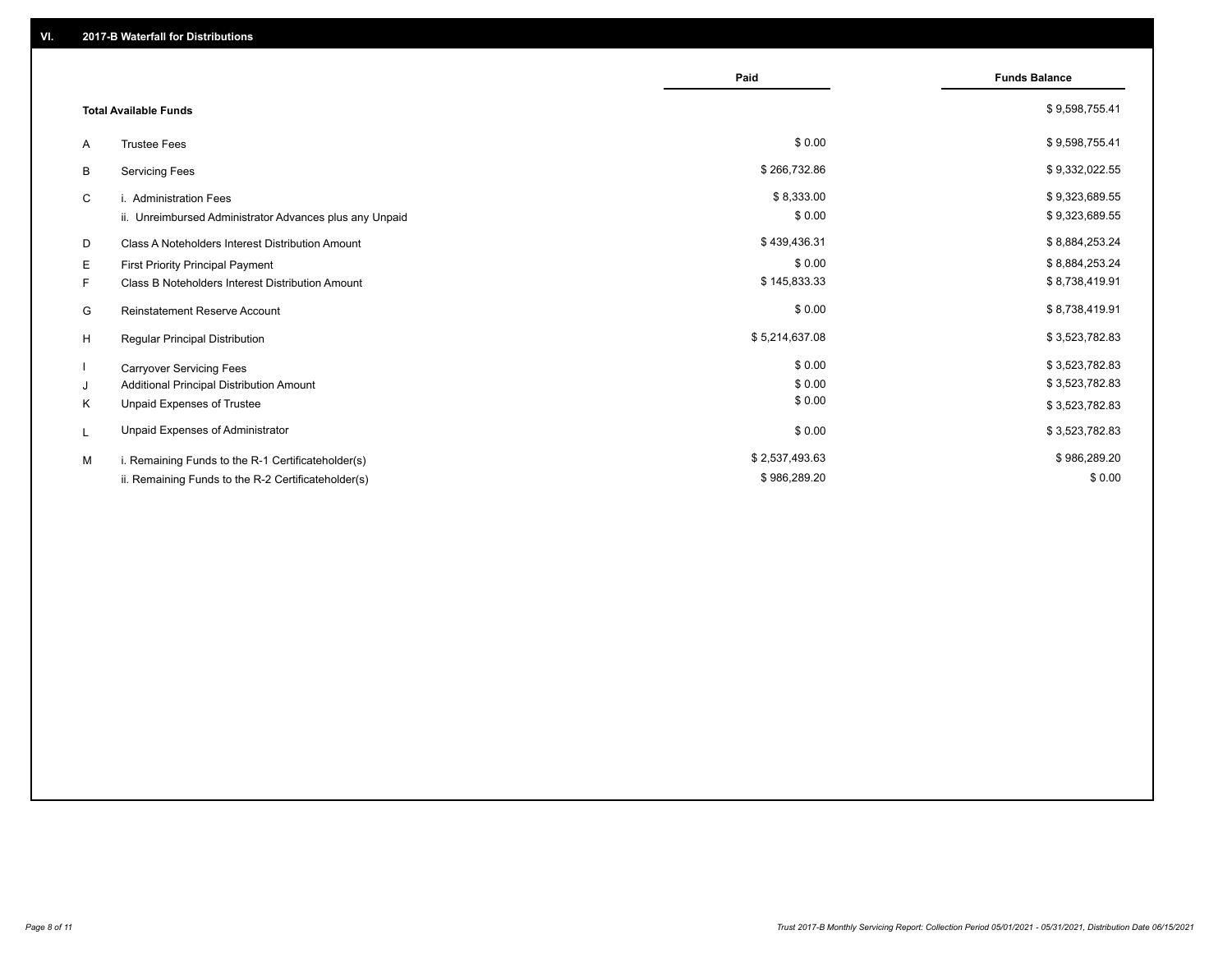| <b>Distribution Amounts</b>                                |                         |                         |                         |
|------------------------------------------------------------|-------------------------|-------------------------|-------------------------|
|                                                            | A <sub>2</sub> A        | A <sub>2</sub> B        | в                       |
| Cusip/Isin                                                 | 83189DAB6               | 83189DAC4               | 83189DAD2               |
| <b>Beginning Balance</b>                                   | \$163,505,077.38        | \$80,532,351.54         | \$50,000,000.00         |
| Index                                                      | <b>FIXED</b>            | <b>LIBOR</b>            | <b>FIXED</b>            |
| Spread/Fixed Rate                                          | 2.82%                   | 0.75%                   | 3.50%                   |
| Record Date (Days Prior to Distribution)                   | 1 NEW YORK BUSINESS DAY | 1 NEW YORK BUSINESS DAY | 1 NEW YORK BUSINESS DAY |
| <b>Accrual Period Begin</b>                                | 5/15/2021               | 5/17/2021               | 5/15/2021               |
| <b>Accrual Period End</b>                                  | 6/15/2021               | 6/15/2021               | 6/15/2021               |
| Daycount Fraction                                          | 0.08333333              | 0.08055556              | 0.08333333              |
| Interest Rate*                                             | 2.82000%                | 0.85088%                | 3.50000%                |
| <b>Accrued Interest Factor</b>                             | 0.002350000             | 0.000685431             | 0.002916667             |
| <b>Current Interest Due</b>                                | \$384,236.93            | \$55,199.38             | \$145,833.33            |
| Interest Shortfall from Prior Period Plus Accrued Interest | $\mathsf{\$}$ -         | $\mathcal{S}$ -         | $\frac{2}{3}$ -         |
| <b>Total Interest Due</b>                                  | \$384,236.93            | \$55,199.38             | \$145,833.33            |
| <b>Interest Paid</b>                                       | \$384,236.93            | \$55,199.38             | \$145,833.33            |
| <b>Interest Shortfall</b>                                  | $\mathsf{\$}$ -         | $$ -$                   | $\mathsf{\$}$ -         |
| <b>Principal Paid</b>                                      | \$3,493,806.84          | \$1,720,830.24          | $$ -$                   |
| <b>Ending Principal Balance</b>                            | \$160,011,270.54        | \$78,811,521.30         | \$50,000,000.00         |
| Paydown Factor                                             | 0.013036593             | 0.013036593             | 0.000000000             |
| <b>Ending Balance Factor</b>                               | 0.597056980             | 0.597056980             | 1.000000000             |

\* Pay rates for Current Distribution. For the interest rates applicable to the next distribution date, please see https://www.salliemae.com/about/investors/data/SMBabrate.txt.

**VII. 2017-B Distributions**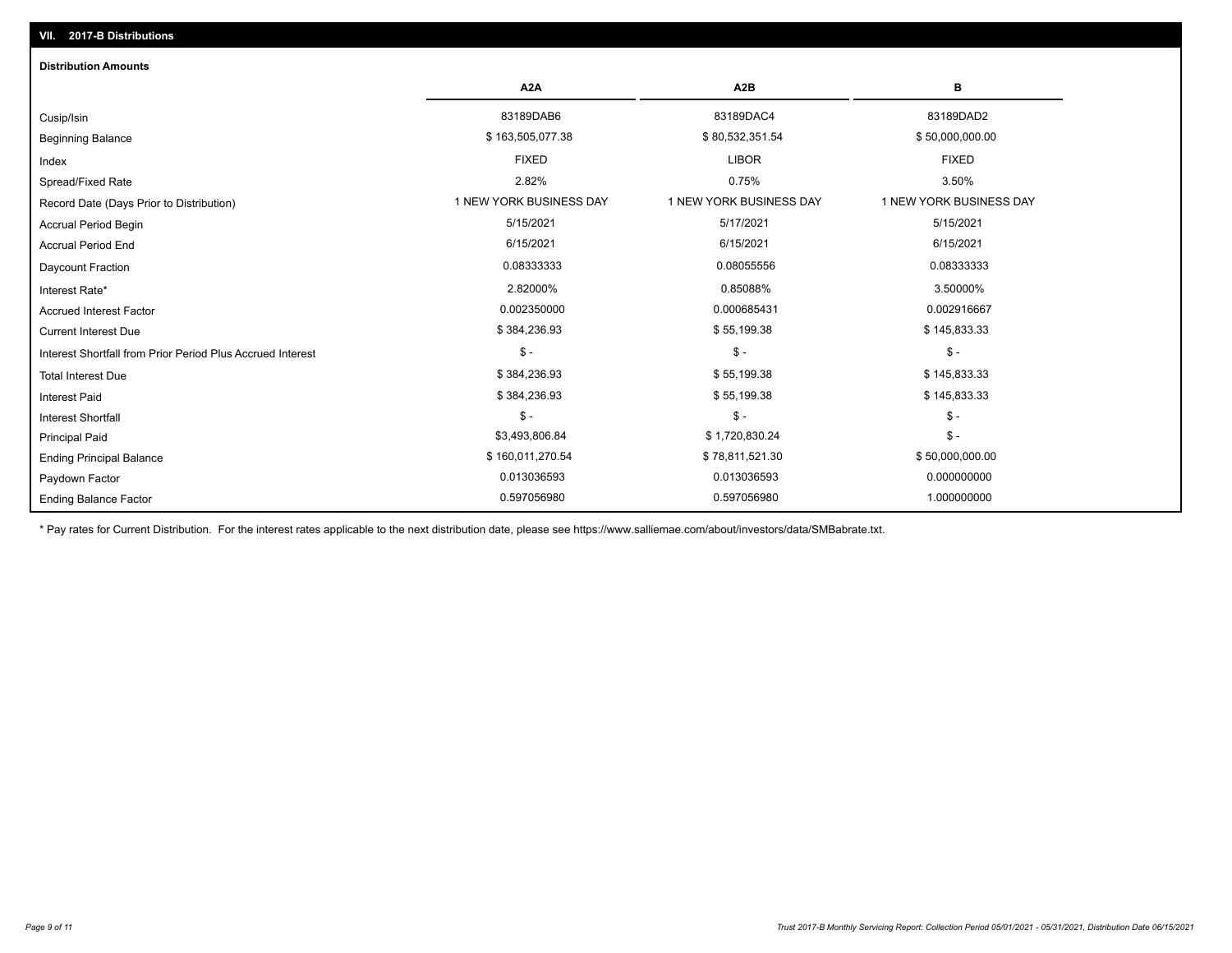#### **VIII. 2017-B Methodology**

### **Since Issued Total CPR**

$$
\text{total CPR} = 1 - \left(\frac{APB}{PPB}\right)^{\left(\frac{12}{MSC}\right)}
$$

APB = Actual period-end Pool Balance PPB = Projected period-end Pool Balance assuming no prepayments and no defaults Pool Balance = Sum(Principal Balance + Interest Accrued to Capitalize Balance) MSC = Months Since Cut-Off

 $\mathsf{I}$ J λ

## **Since-Issued Total Constant Prepayment Rate (CPR)**

Since-Issued Total CPR measures prepayments, both voluntary and involuntary, for a trust student loan pool over the life of a transaction. For each trust distribution, the actual month-end pool balance is compared against a month-end pool balance originally projected at issuance assuming no prepayments and defaults. For purposes of Since- Issued Total CPR calculations, projected period end pool balance assumes in-school status loans have up to a six month grace period before moving to repayment, grace status loans remain in grace status until their status end date and then to move to full principal and interest repayment, loans subject to interim interest or fixed payments during their in-school and grace period continue paying interim interest or fixed payments until full